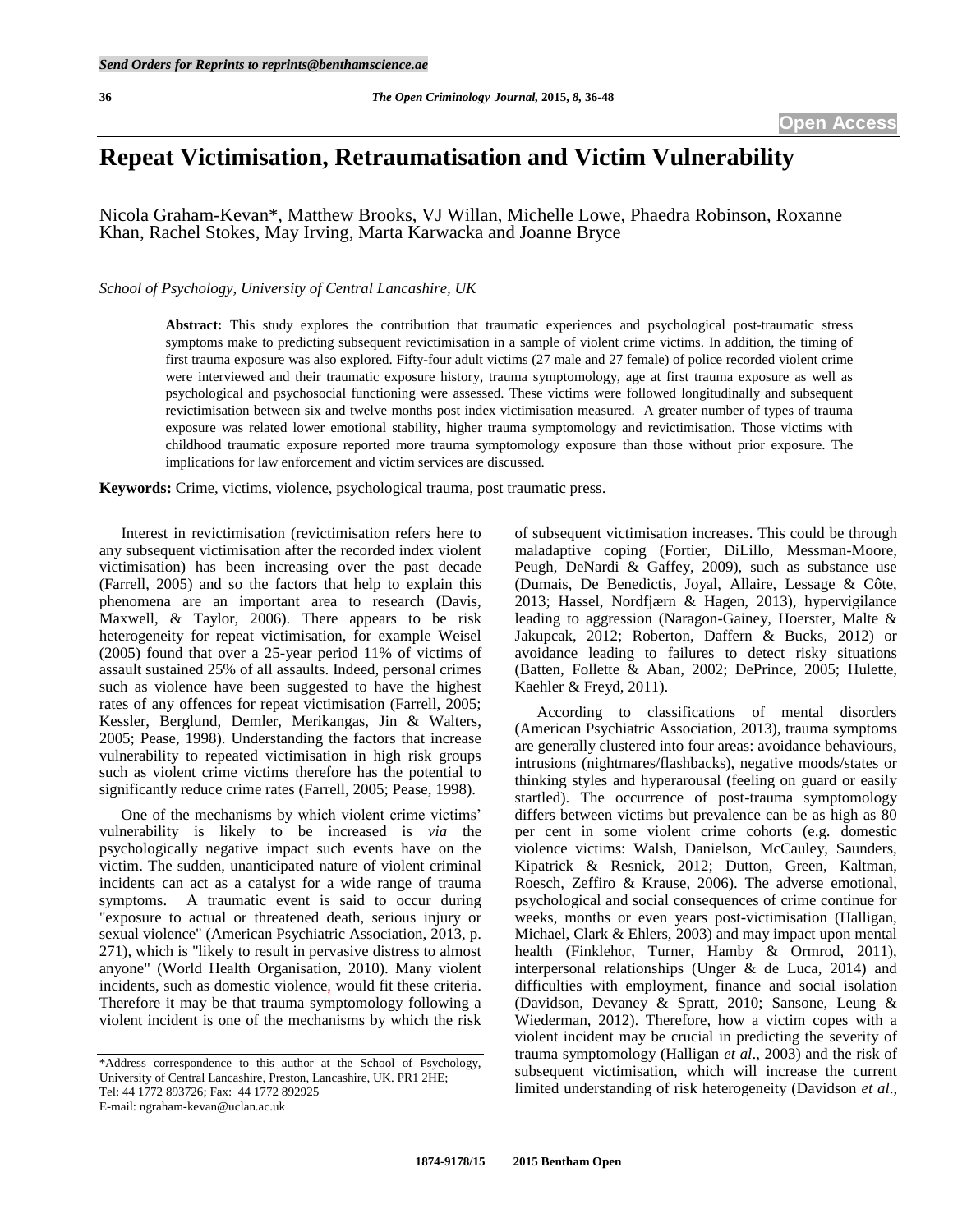2010; Kelly, Merrill, Shumway, Alvidrez & Boccellari, 2010).

As victimisation patterns suggest that a small proportion of the population is most vulnerable to repeated incidents (Farrell & Pease, 1993; Farrell, Tseloni & Pease, 2005; Tilley & Laycock, 2002) and those who have experienced one trauma are at heightened risk of additional subsequent traumatic incidents (Zayfert, 2012), factors that may help flag high risk victims are important to guide the design and allocation of the limited resources available to aid crime victims" recovery. Repeated traumatisation, as compared to single incidents, are associated individual level variables such as personality (Outlaw, Ruback & Britt, 2002) and with poorer psychological outcomes for victims (e.g. Follette, Polusny, Bechtle & Naugle, 1996; Sullivan *et al*., 2009; Winkel, Blaauw, Sheridan & Baldry, 2003). Interpersonal acts such as domestic violence are characterised by frequent acts of multiple types of violence (Mezey, Bacchus, Bewley & White, 2005), certainly at least partly explained by the frequently ongoing contact between the parties (Cohen & Felson, 1979; Farrell, 1995), and so it is important to control for domestic violence in any analysis. Likewise those who are subject to more than one type of trauma or incidents perpetrated by different people are also likely to fair less well (Follette, *et al*., 1996; Cabrera, Hoge, Bliese, Castro & Messer, 2007). This may be particularly the case when first traumatic exposure occurred in childhood (Finkelhor *et al*., 2011; Perkins & Graham-Bermann, 2012; Stimmel, Cruise, Ford & Weiss, 2014) where difficulties across attachment and relationships, emotional responses, dissociation, externalising or internalising behaviour, cognitions, selfconcept and sense of purpose (The National Child Traumatic Stress Network, 2015). This is also supported by research on revictimisation that has found that adult victims of violence have risk factors preceding the first police recorded violent victimisation (Faergemann, Lauritsen, Brink & Mortensen, 2010).

Studies suggest there may be enduring effects of early adverse life experience upon later responses to threat. Recent psychological understanding of the neurology and psychology of early trauma support this in that trauma can have a pervasive negative effect on psychological functioning particularly emotional stability (Van der Kolk, 2014). Emotional instability may result in unmanageable distress that creates a spiral of self-amplifying arousal (Dutton, 2002), in what Meloy (1992) terms a *catathymic crisis,* where the individual becomes overwhelmed by "a seemingly unsolvable state of chronic, aversive emotional tension, viewed as inescapable" (p. 408). Effective emotional regulation is associated with a range of psychological and social benefits (John & Gross, 2004), whereas poor emotional regulation has many adverse outcomes in terms of psychopathology, psychosocial functioning and health (Aldao, Nolen-Hoeksema, & Schweizer, 2010; Bradley, 2000).

Interpersonally, a significant factor in recovery following a traumatic incident is the presence of a social support network. Findings are consistent in the view that greater perceived social support is associated with a decreased likelihood of trauma symptoms (Brewin, Andrews &

Valentine, 2000; Dyb *et al*., 2014; Evans, Steel, Watkins & DiLillo, 2014). One of the mechanisms by which social support helps is by mitigating distress *via* the use of increased adaptive, problem-solving strategies by the victim (Green & Pomeroy, 2007).

Whilst an initial adverse reaction is expected in the aftermath of a traumatic event, the duration of trauma symptoms is often an indicator of severity. Symptoms meet diagnostic criteria for acute stress disorder if they are present between a minimum of three days and a maximum of four weeks after an event (American Psychiatric Association, 2013). For symptoms that persist beyond four weeks, a diagnosis of post-traumatic stress disorder (PTSD) is considered. This is characterised by frequent intrusive thoughts, avoidance behaviours and hypervigilance, to the extent that they impair everyday psychological functioning (American Psychiatric Association, 2013). While the characteristic effects of trauma in victim samples have been documented, knowledge is presently limited with respect to how this interacts to increase victim vulnerability and potential future revictimisation risk.

The current study seeks to explore association between traumatic experiences occurring prior to violent crime victimisation, trauma symptomology and subsequent revictimisation risk. Additionally, the impact of childhood versus adulthood first traumatic exposure will be explored in relation to victim psychological and psychosocial functioning. The first phase of the study involves interview data from 54 participants who had been the victim of a violent crime as well as psychometric data from measures of social support, coping, personality, trauma exposure, and trauma symptomology. The second phase involved recording subsequent police recorded crime victimisation as well as a follow-up interview with a subsample (17 participants) of the phase one interviewees. It was predicted that the range of trauma exposure (sequential trauma) and trauma symptomology would predict subsequent criminal victimisation. It was also predicted that those whose first traumatic exposure occurred in childhood would report less social support, use less adaptive coping, have lower emotional stability, conscientiousness, openness to experience, and have higher trauma symptoms that those whose had not experienced childhood trauma.

#### **METHOD**

#### **Participants**

The participants consisted of 54 victims (27 male, 27 female) of violent crime, who were recruited from a larger concurrent study into repeat victimisation in the city of Preston, UK (Lowe *et al*., under review). Eight participants had a history of domestic abuse. Nine participants (not necessarily those with history of domestic abuse) had a current index domestic abuse victimisation. Only three of those with current domestic abuse victimisation had history of such abuse. Data were collected from the police database (PD) held at Lancashire Constabulary, Victim Support (VS) and Preston Domestic Violence Services (PDVS) between April 2013 and September 2013 ( $n = 869$  total adult violent crime cases). For this particular study, the majority of participants (85%) were sampled from the PD, with smaller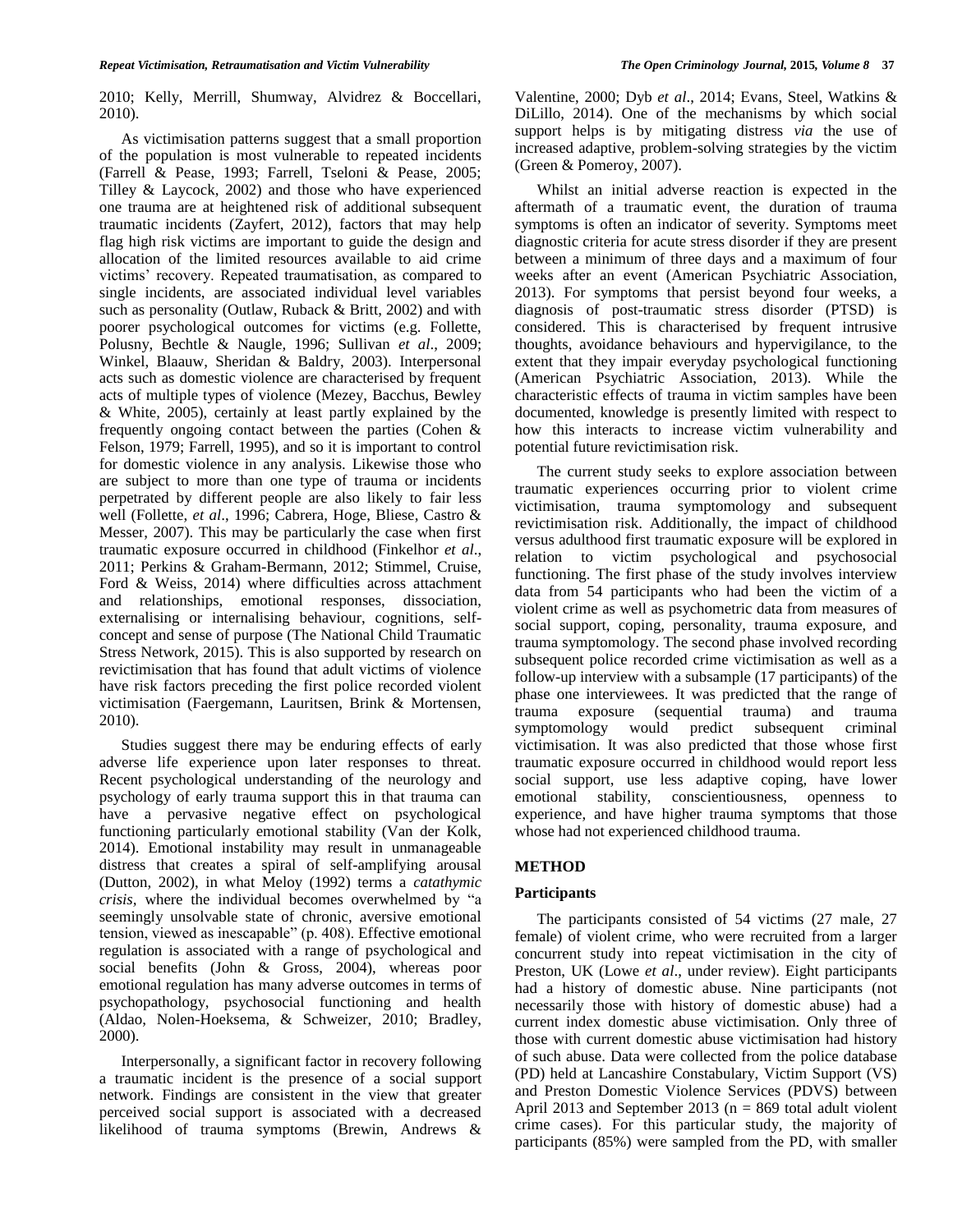proportions from the VS (9.3%) and PDVS (5.6%) databases. One hundred and sixty participants initially agreed to participate; however, 69 could not be re-contacted for interview, 19 cancelled appointments, 26 did not attend previously arranged appointments and 12 later actively declined. Therefore, 54 victims completed this phase of the study, representing a response rate of 33.8% at phase 1. Revictimisation data (phase 2) were collated for the yearlong period after phase 1 in October 2014 for the 54 participants.

The victims in the sample ranged from 18 to 67 years old  $(M = 37.19 \text{ years}, SD = 13.67)$  and the majority (80.4%) were of White ethnicity, followed Asian (10.9%), Mixed (4.3%), Black (2.2%) and Other (2.2%). The largest proportion of participants were single (43.4%) and identified as heterosexual (98.1%). Almost two-thirds (64.9%) of the sample were victims of assault (including police recorded domestic violence), with smaller numbers who were victims of public fear, alarm or distress  $(N = 6)$ , aggravated harassment ( $N = 4$ ), robbery ( $N = 3$ ), wounding ( $N = 1$ ), and sexual assault  $(N = 1)$ . Seventeen of the original participants returned six months later to complete the qualitative study in phase two.

#### **Materials**

The following scales were administered in phase 1. The 2-Way Social Support Scale (2-Way SSS; Shakespeare-Finch & Obst, 2011). The 2-Way SSS is a 21-item measure of giving and receiving emotional and instrumental social support on a scale from 0 (not at all) to 5 (always). There are four subscales of receiving emotional support (RES), giving emotional support (GES), receiving instrumental support (RIS) and giving instrumental support (GIS) which respondents are asked to rate. Example items include, "There is someone in my life I can get emotional support from" (RES) and "There is someone who will help my fulfil my responsibilities when I am unable" (RIS). Higher scores are reflective of greater giving or receiving emotional and instrumental support. The maximum scores for the subscales are as follows: RES - 35, GES - 25, RIS - 20 and GIS - 25. The subscales demonstrated high internal consistency (ranging from .81 to .92) in two community samples (Shakespeare-Finch & Obst, 2011). In this study, the 2-Way SSS demonstrated high reliability for the overall measure ( $\alpha$ ) = .94) and its subscales (ranging from .78 to .95).

Brief COPE (Carver, 1997). The Brief COPE is a 28-item measure assessing coping styles on a scale from 1 (I haven"t been doing this at all) to 4 (I've been doing this a lot). There is no overall score for the measure, however there are 14 subscales consisting of two items each, exploring styles such as acceptance, behavioural disengagement, denial, positive reframing, self-blame and substance use. Respondents are invited to rate which coping styles they employ and example items include, "I"ve been thinking hard about what steps to take" (active coping) and "I"ve been refusing to believe that it has happened' (denial). Endorsement of a particular coping style is reflected by a higher score for that particular scale. The maximum score for each subscale is 8. It has demonstrated good internal reliability in a community sample (Carver, 1997). Internal consistency for the Brief

COPE was high overall ( $\alpha$  = .87); the Cronbach's alpha for its subscales ranged from .35 to .96.

Ten-Item Personality Inventory (TIPI; Gosling, Rentfrow & Swann Jr., 2003). The TIPI is a brief measure of the "Big Five' personality traits of agreeableness, conscientiousness, emotional stability, extroversion and openness to experiences. It consists of ten items ranging from 1 (disagree strongly) to 7 (agree strongly), such as "I see myself as extroverted, enthusiastic" (extroversion) and "conventional, uncreative" (openness to experience). The highest score for each subscale is 14, which reflects greater endorsement of a particular personality trait. The measure demonstrates acceptable test-retest reliability and convergent validity with other measures of the "Big Five" traits (Gosling *et al*., 2003). The scale demonstrated acceptable internal reliability overall  $(\alpha = .50)$  and for its five subscales (ranging from .13 to .76).

Connor-Davidson Resilience Scale-2 (CD-RISC 2; Vaishnavi, Connor & Davidson, 2007). The CD-RISC 2 is a two-item measure of resiliency. The items "I tend to bounce back after illness or hardship' and 'I am able to adapt to changes in my life' are rated on a seven-point scale ranging from strongly disagree to strongly agree. The maximum attainable score is 14, with higher scores reflecting greater resilience. The CD-RISC 2 demonstrates similar convergent validity, divergent validity and test-retest reliability similar to that of the larger version both in clinical and general population samples (Vaishnavi *et al*., 2007). Internal reliability for the measure was good ( $\alpha = .77$ ).

Impact of Events Scale - Revised (IES-R; Weiss & Marmar, 1997). The IES-R is a self-report screening measure of PTSD symptoms. It consists of 22 items rated on a fivepoint scale from 0 (not at all) to 4 (extremely), with items along three dimensions of avoidance, intrusion and hyperarousal. Mean scores are calculated for the individual subscales, of which the maximum score is four, and an overall score of 88. Higher scores indicate greater subjective distress, where scores exceeding the cut-off of 33 indicate probable PTSD. The IES-R displayed excellent internal consistency overall ( $\alpha = .95$ ) and for its three subscales (ranging from .82 to .94).

Brief Betrayal Trauma Survey (BTTS; Goldberg & Freyd, 2006). The BTTS is a measure of historical betrayal trauma. The eight questions in this version assessed a variety of interpersonal (e.g. "Have you ever been physically attacked?") and non-interpersonal (e.g. "Have you ever experienced a major auto, train, plane or industrial accident?") traumas. Participants are also asked to record if the trauma occurred as a child and/or adult. Responses were summed to create a sequential trauma (Layne, Warren, Saltzman, Fulton, Steinberg & Pynoos, 2006) score which ranged from 0 to 8. Participants were also coded as to whether they had no prior trauma, only adult trauma or child trauma. The scale was validated in a large community sample (Goldberg & Freyd, 2006).

Assessing Vulnerable Victims Interview Schedule (AVV Interview Schedule). The AVV Interview Schedule was developed for the second phase of the current study. Of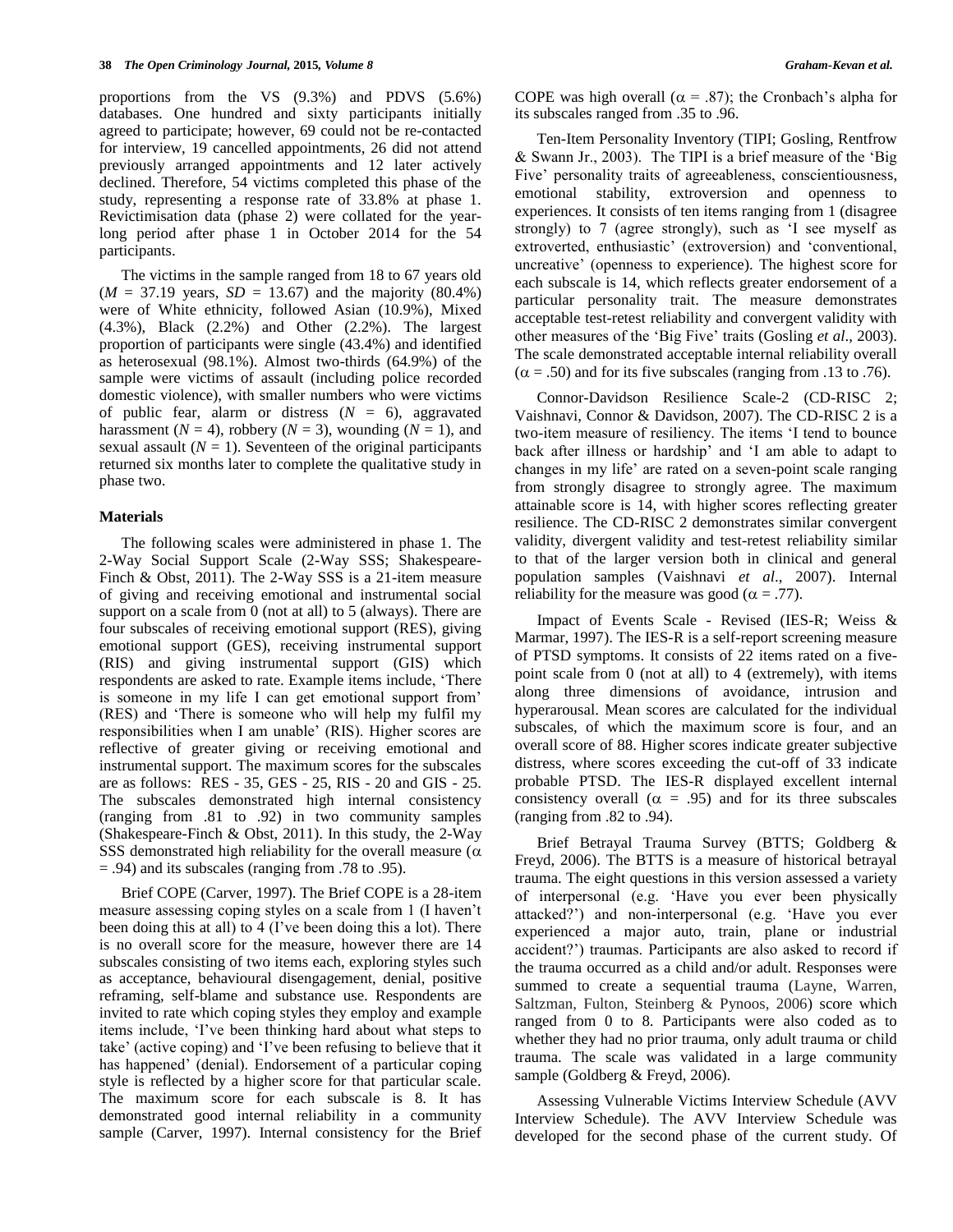relevance to the current study participants were asked to describe 'How you are feeling now within yourself?'

#### **Procedure**

The PD and VS databases were accessed to identify and collate victim demographics, vulnerability factors, crime characteristics, previous offending and victimisation history and support types for all violent crimes recorded for victims aged 16 and above between April and September 2013. Following the identification of variables, data were inputted and collated into a single statistical database (SPSS version 22). A final database of 869 cases was produced where sufficient data could be utilised for further analysis and the index victimisation had occurred in either of the two defined postcodes (PR1 or PR2).

Participants from the combined victim database were invited by phone to participate in the research. They were informed as to the nature of the research and offered the opportunity to complete the questionnaires at a number of locations for their convenience (e.g. the local police station, the offices of VS or PDVS, or the University of Central Lancashire), with a choice of female or male researcher. It was stressed that their participation in this study was entirely separate to the services provided to them by the police or victim services. Participants could withdraw at any time until they returned their completed questionnaires and left the researcher. There were limits to confidentiality such that if any sensitive disclosures were made that indicated a risk of harm to the participant or others, the appropriate professionals would be notified. At the end of the questionnaires, the sample indicated whether or not they wished to participate in the second, qualitative phase of the study; 44 out of the 54 participants recorded their willingness to take part.

Six months later, participants were re-contacted to establish if they wished to continue their involvement in the study. Of the 44 participants who initially agreed to take part, five subsequently declined and seven were unobtainable. Eight appointments could not be finalised due to the participant"s other commitments and a further seven appointments were arranged with participants who did not

attend. Accordingly, 17 participants took part in the followup interview, which was held at one of the locations previously used in the first phase. The duration of interviews ranged from 30 minutes to three hours and these were audiorecorded for transcription purposes with the participant's consent. All identifying information (such as names and addresses) was removed in the transcriptions and stored

Qualitative data were analysed using inductive thematic analysis procedures according to the methodology outlined by Braun and Clarke (2006), which allows experiences to be grouped together according to similar attributes and eventually overall themes. The interview transcripts were read and re-read by the research team to ensure comprehension, with potential themes discussed and agreed by the authors. This involved some of the initial themes being re-classified into broader themes with subthemes.

along with the first phase data in a lockable filing cabinet.

## **RESULTS**

Pearson's  $\chi^2$ -tests were used for bivariate analyses of categorical variables, and Pearson"s correlations were applied for continuous variables. Hierarchical multiple regression was used to explore predictors of revictimisation at phase 2. Analysis of variance was used to explore mean differences.

Prior to conducting the analysis to explore the research questions the study sample was compared to those participants who chose not to take part (i.e. those who either declined, cancelled the interview or did not attend the scheduled interview), those where contact was lost, and those that attended the interview. There were no significant differences in these three groups in terms of participant gender ( $\chi^2$ = 2(.365), *p* = .833), index victimisation type ( $\chi^2$ = 8(4.893),  $p = .769$ ), victim-perpetrator relationship ( $\chi^2$ = 8(8.169),  $p = .417$ ), whether the index victimisation was domestic abuse ( $\chi^2$ = 2(1.547), *p* = .461), whether the victim had a history of police recorded domestic abuse  $(\chi^2=$ 4(5.753),  $p = 0.218$ ), the area the crime was committed ( $\chi^2$ = 2(.500),  $p = .779$ ), or the area of the victim's residence ( $\chi^2$ = 16(15.361),  $p = .498$ ), or victim ethnicity ( $\chi^2 = 8(9.674)$ ,  $p =$ 

**Table 1. Prevalence of types of trauma exposure for men**  $(N=27)$  **and women**  $(N=27)$ **.** 

|                          |     | Men            | Women          |          |  |
|--------------------------|-----|----------------|----------------|----------|--|
|                          | No. | Yes            | N <sub>0</sub> | Yes      |  |
| T1 Natural Disaster      | 21  | $6*$           | 25             | $\Omega$ |  |
| T2 Man-made Disaster     | 18  | 8              | 21             | 4        |  |
| T3 Witness Severe Attack | 20  | $\overline{7}$ | 11             | 14       |  |
| T4 Severely Attacked     | 13  | 14             | 11             | 14       |  |
| T5 Sexual Assault        | 27  | $\Omega$       | 18             | $7*$     |  |
| T6 Witness Family Attack | 21  | 6              | 15             | $\Omega$ |  |
| T7 Psychological Abuse   | 20  | $\overline{7}$ | 6              | $19*$    |  |
| T8 Child Death           | 26  | $\Omega$       | 23             |          |  |

*Note.* \*denotes significant difference between men and women.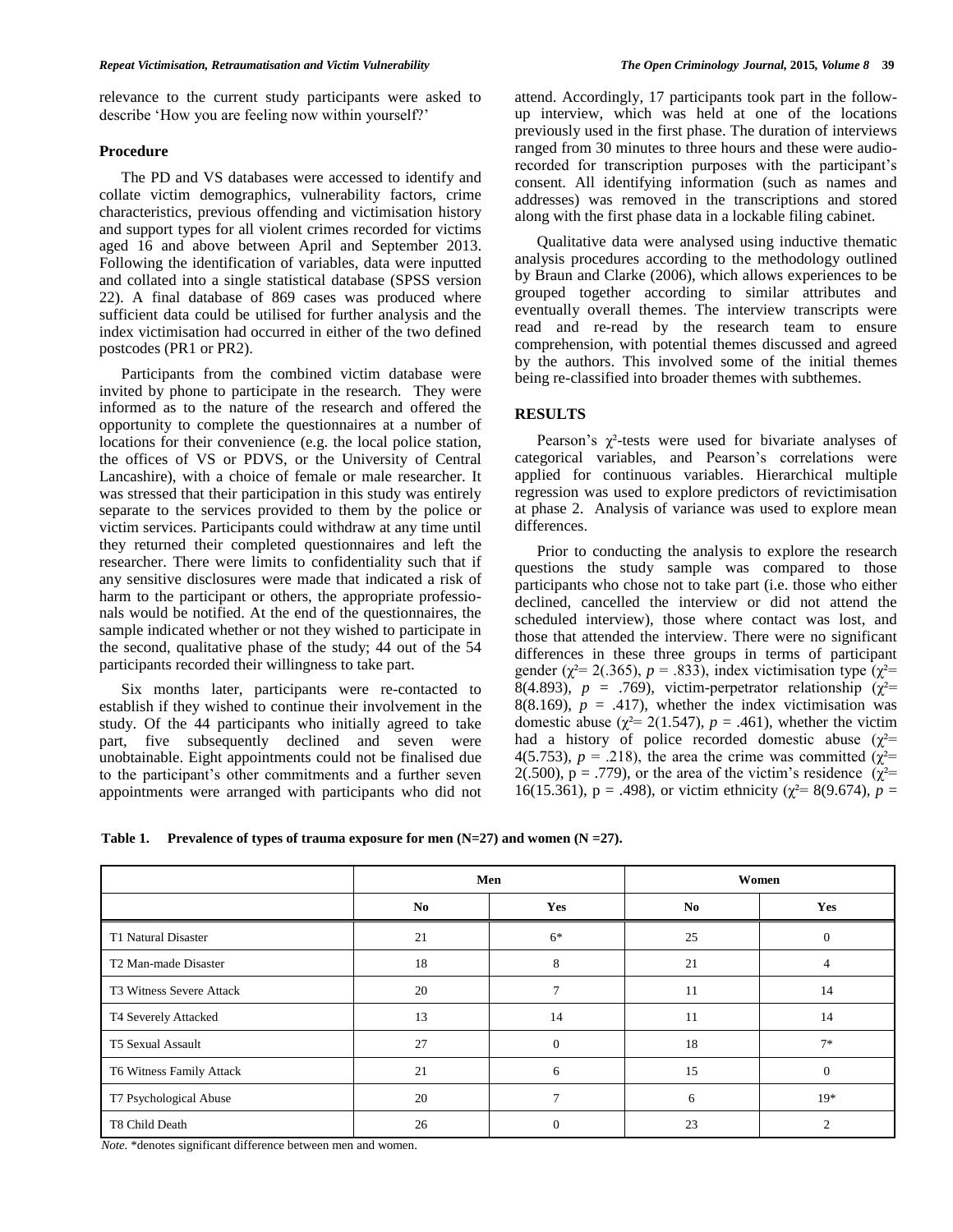.289).

Prevalence rates for each type of traumatic experience (throughout the participants' life) measured for males and females are presented in Table **1**. There were only three types of trauma that differed significantly between men and women. Men reported having experienced significantly more natural disasters than women ( $\chi^2$ = 1(4.922),  $p$  = .027), while women reported experiencing more sexual assault  $(\chi^2=$ 1(2.535),  $p = .005$ ) and psychological abuse ( $\chi^2 = 1(11.754)$ ,  $p = .001$ ). There were no gender differences in trauma symptoms.

## **Relationship Between Sequential Trauma, Subsequent Victimisations and Social Support**

The total number of different types of traumas assessed were summed to create a sequential trauma score. A Pearson"s correlation found that the more types of trauma a participant had experienced, the greater number of subsequent victimisations recorded by the police at the follow-up  $(r = .30, p = .023)$ . Higher sequential trauma scores were also significantly associated with lower reported social support ( $r = -.48$ ,  $p < .001$ ). Higher sequential trauma scores were significantly related to higher trauma symptomology (intrusion  $r = .29$ ,  $p = .028$ ); hyperarousal (*r =* .37, *p* = .006); total trauma (*r =* .33, *p* = .014), and avoidance approached significance  $(r = .24, p = .056)$ .

To explore the predictors of subsequent victimisation, a three stage hierarchical multiple regression was conducted with number of subsequent victimisations as the criterion variable (see Table **2**). At stage one participant gender (male  $= 0$  female  $= 1$ ) was entered, at stage two the type of index crime recorded at phase 1, whether this index crime was domestic abuse where entered along with whether the participant had a history of domestic abuse victimisation were entered. At stage three, the sequential trauma score and the trauma symptoms total score were entered.

The hierarchical multiple regression revealed that at stage one, gender did not significantly contribute to the regression model,  $F(1,43) = 3.30$ ,  $p = .076$ , but accounted for 7.1% of the variation in number of subsequent victimisations. Introducing the crime variables at stage two did not explain significant additional variance,  $F(4,40) = 0.20$ ,  $p = .896$ . Finally, when all six independent variables were added at stage three of the regression model, gender became a significant predictor, the final two predictors, sequential trauma and trauma symptomology, were also significant predictors of number of subsequent victimisations explaining an additional 23.92% with this change in *R*² being significant,  $F(6,38) = 6.721$ ,  $p = .003$ . Together, the six independent variables accounted for 32.4% of the variance in the number of subsequent victimisations (see Table **2**).

#### **Exploring the Timing of First Trauma**

Participants were categorised into three groups based on their reported traumatic experiences exposure. These groups were no previous trauma, first trauma in childhood and first trauma in adulthood. These groups did not differ in the number of subsequent victimisations,  $F(2,42) = 1.53$ ,  $p($ =.228 or whether they had a history of domestic abuse ( $\chi^2$ = 2(1.364),  $p = .506$ ). Women were significantly more likely than men to report experiencing at least one of their traumatic experiences during childhood ( $\chi^2 = 2(10.873)$ , *p* = .004).

# **Comparing Victims' Psychological and Psychosocial Factors**

Throughout the data there was a trend in which those who experienced their first trauma in childhood used less effective coping than both no trauma and adult trauma groups. Of the types of coping behaviours, only religion (which relates to the use of religion to cope) was significantly different  $F(2, 40) = 48.99$ ,  $p = .004$ , with post hoc analysis finding that those who experienced childhood trauma were significantly lower than those who experienced adult ( $p = .047$ ) or no trauma ( $p = .004$ ). Comparing the groups on their personality traits there were two significant effects: conscientiousness  $F(2, 40) = 72.03$ ,  $p = .026$ ; and

|  |  |  |  |  | Table 2. Summary of hierarchical regression analysis for variables predicting subsequent victimisations $(N = 44)$ . |
|--|--|--|--|--|----------------------------------------------------------------------------------------------------------------------|
|--|--|--|--|--|----------------------------------------------------------------------------------------------------------------------|

|                                | Model 1   |             |               | <b>Model 2</b> |      |                     | Model 3   |      |         |
|--------------------------------|-----------|-------------|---------------|----------------|------|---------------------|-----------|------|---------|
| <b>Variable</b>                | $\pmb{B}$ | SE B        | $\pmb{\beta}$ | $\pmb{B}$      | SE B | $\beta$             | $\pmb{B}$ | SE B | $\beta$ |
| Gender                         | $-0.32$   | 0.17        | $-.27$        | $-0.25$        | 0.20 | $-.25$              | $-0.53$   | 0.21 | $-46*$  |
| Type of crime                  |           |             |               | $-0.12$        | 0.02 | $-.09$              | $-0.01$   | 0.02 | .04     |
| Current crime IPV              |           |             |               | 0.06           | 0.31 | .03                 | 0.06      | 0.28 | .03     |
| <b>History IPV</b>             |           |             |               | $-0.10$        | 0.27 | $-.06$              | $-0.11$   | 0.24 | $-.05$  |
| Trauma variety                 |           |             |               |                |      |                     | 0.45      | 0.23 | $.35*$  |
| Symptomology                   |           |             |               |                |      |                     | 0.01      | 0.00 | $.32**$ |
| $R^2$<br>F for change in $R^2$ |           | .07<br>3.30 |               | .09<br>0.20    |      | $.32*$<br>$6.72***$ |           |      |         |

*Note.* Gender dummy coded male  $= 0$ , female  $= 1$ *\* p* < .05 *\*\* p* < .01 \**\*\* p* < .005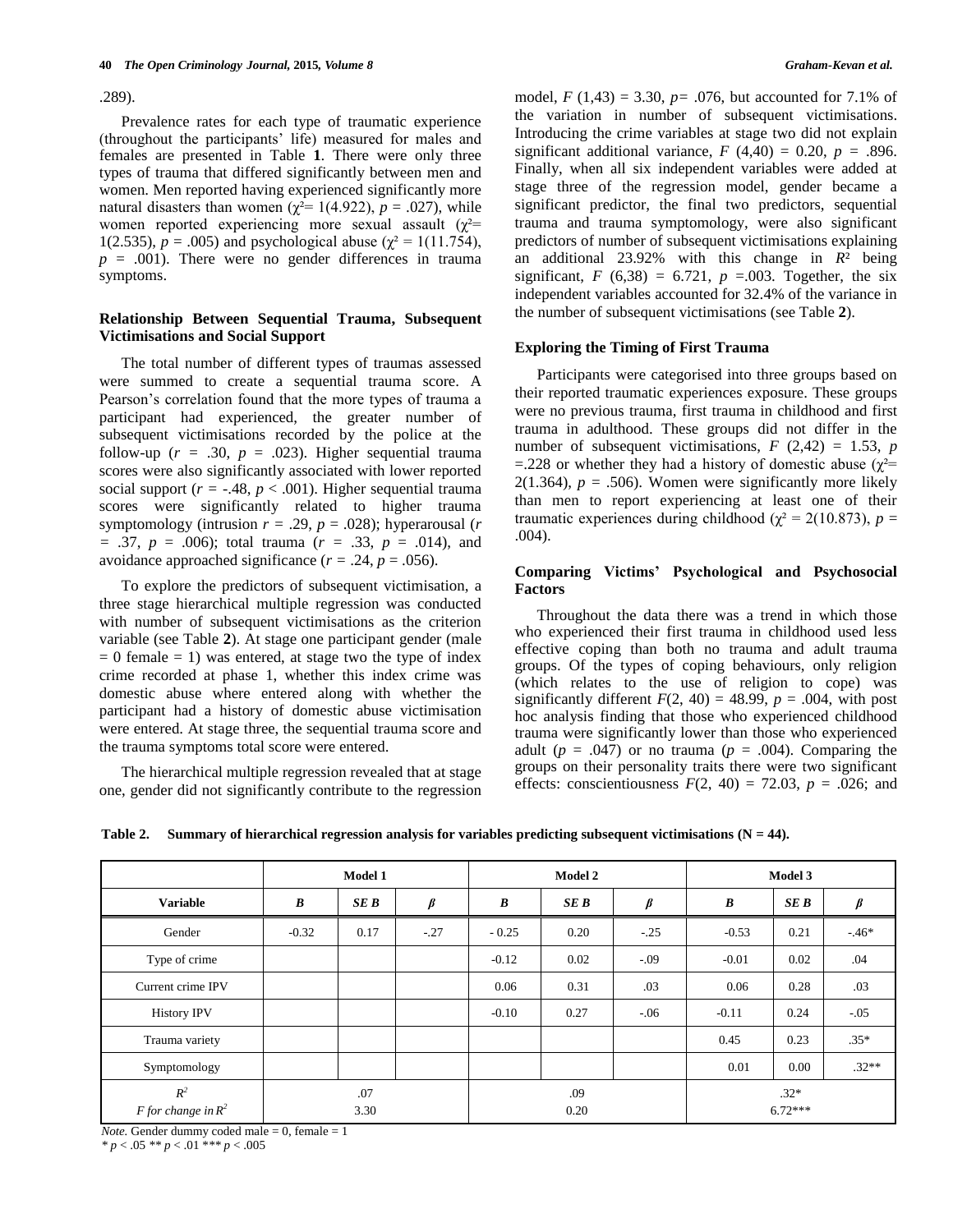#### *Repeat Victimisation, Retraumatisation and Victim Vulnerability The Open Criminology Journal,* **2015***, Volume 8* **41**

emotional stability,  $F(2, 40) = 77.56$ ,  $p = .035$ . Post hoc analysis found that individuals with historical childhood trauma were significantly less conscientious than those with no trauma ( $p = .033$ ). Post hoc analysis found that those with childhood trauma were significantly lower on emotional stability than no trauma ( $p = 0.035$ ). Analysis of trauma symptomology found that there were significant differences in hyperarousal,  $F(2, 40) = 6.012$ ,  $p = .005$  and overall trauma symptomology,  $F(2, 40) = 3.472$ ,  $p = .040$  between the three groups. Post hoc analysis found that the childhood trauma group were significantly higher on hyperarousal than

no trauma ( $p = .006$ ) and higher on overall trauma symptomology than the no trauma group  $(p = .041)$  (see Table **3**).

# **Trauma Qualitative Analysis**

There were three broad themes in the comments participants made at their time two interview in response to the question "how are you feeling now?" These were: Theme one continuing negative impact, theme two no change and

#### **Table 3. Mean (and standard deviations) of self-reported social support experiences, participants' coping behaviours, resilience and trauma symptomology by trauma exposure type.**

|                          | Time of exposure      |                              |                                                                    |  |  |
|--------------------------|-----------------------|------------------------------|--------------------------------------------------------------------|--|--|
|                          | None $(n=12)$         | Child $(n=14)$               | Adult $(n=18)$                                                     |  |  |
| SS: Receive Emotional    | 30.45 (7.91)          | 24.00 (9.92)                 | 26.41 (8.07)                                                       |  |  |
| SS: Give Emotional       | 21.81 (2.60)          | 18.77 (7.07)                 | 18.65(3.39)                                                        |  |  |
| SS: Receive Instrumental | 15.91 (5.38)          | 12.46(6.61)                  | 14.82 (4.39)                                                       |  |  |
| SS: Give Instrumental    | 20.45 (3.08)          | 18.08 (5.16)                 | 18.24 (4.27)                                                       |  |  |
| SS: Total SS             | 88.64 (16.94)         | 73.31 (25.33)                | 78.12 (15.90)                                                      |  |  |
| C: Self-distraction      | 3.73(1.73)            | 5.23(2.24)                   | 5.12(1.83)                                                         |  |  |
| C: Active Coping         | 4.82(1.66)            | 5.46(1.66)                   | 4.82(2.04)                                                         |  |  |
| C: Substance Use         | 3.27(1.61)            | 3.38 (1.94)                  | 3.29(1.40)<br>3.06(1.73)<br>3.59(1.62)<br>4.74(2.04)<br>4.76(2.05) |  |  |
| C: Disengagement         | 2.55(.93)             | 3.46(1.90)                   |                                                                    |  |  |
| C: Venting               | 3.27(1.16)            | 3.92(2.02)                   |                                                                    |  |  |
| C: Positive Reframing    | 4.27(2.00)            | 4.15(1.91)                   |                                                                    |  |  |
| C: Planning              | 4.45(2.30)            | 4.61(1.66)                   |                                                                    |  |  |
| C: Humour                | 3.27(2.20)            | 4.69(2.39)                   | 3.65(2.11)                                                         |  |  |
| C: Acceptance            | 5.18(2.04)            | 6.38(1.70)                   | 5.76 (2.11)                                                        |  |  |
| C: Religion              | 4.81 $(2.92)^a$       | $2.00$ $(.00)^a$             | $2.88(1.90)^{a}$                                                   |  |  |
| C: Self-Blame            | 3.55(1.51)            | 3.62(1.71)                   | 3.35(1.57)                                                         |  |  |
| P: Extraversion          | 9.27(1.50)            | 8.53(2.93)                   | 9.00(1.14)                                                         |  |  |
| P: Agreeableness         | 9.81(2.14)            | 9.54(1.81)                   | 9.29(2.71)                                                         |  |  |
| P: Conscientiousness     | $12.73(2.20)^{b}$     | $9.38(2.76)^{b}$             | 10.18(3.52)                                                        |  |  |
| P. Emotional Stability   | $10.45(3.32)^{\circ}$ | $6.85(3.12)^c$               | 8.53(3.26)                                                         |  |  |
| P: Openness              | 10.27(1.85)           | 9.69(3.11)                   | 10.65(2.26)                                                        |  |  |
| R: Resilience            | 11.45(2.40)           | 11.00(2.96)                  | 11.33(2.93)                                                        |  |  |
| TS: Avoidance            | 0.94(0.90)            | 1.56(.92)                    | 1.37(0.72)                                                         |  |  |
| TS: Intrusion            | .94(1.01)             | 1.79(1.30)                   | 1.30(1.07)                                                         |  |  |
| TS: Hyperarousal         | $0.69(1.10)^d$        | $2.13(1.23)^d$               | $1.20(1.05)^d$                                                     |  |  |
| TS: Total                | 19.23 $(20.59)^e$     | 39.86 $(23.18)$ <sup>e</sup> | $28.56(17.81)^e$                                                   |  |  |

*Note.*  $SS = social support$ ,  $C = coping$ ,  $P = personality traits$ ,  $R = resilience$  and  $TS = trauma symptoms$ . abcde Child significantly lower.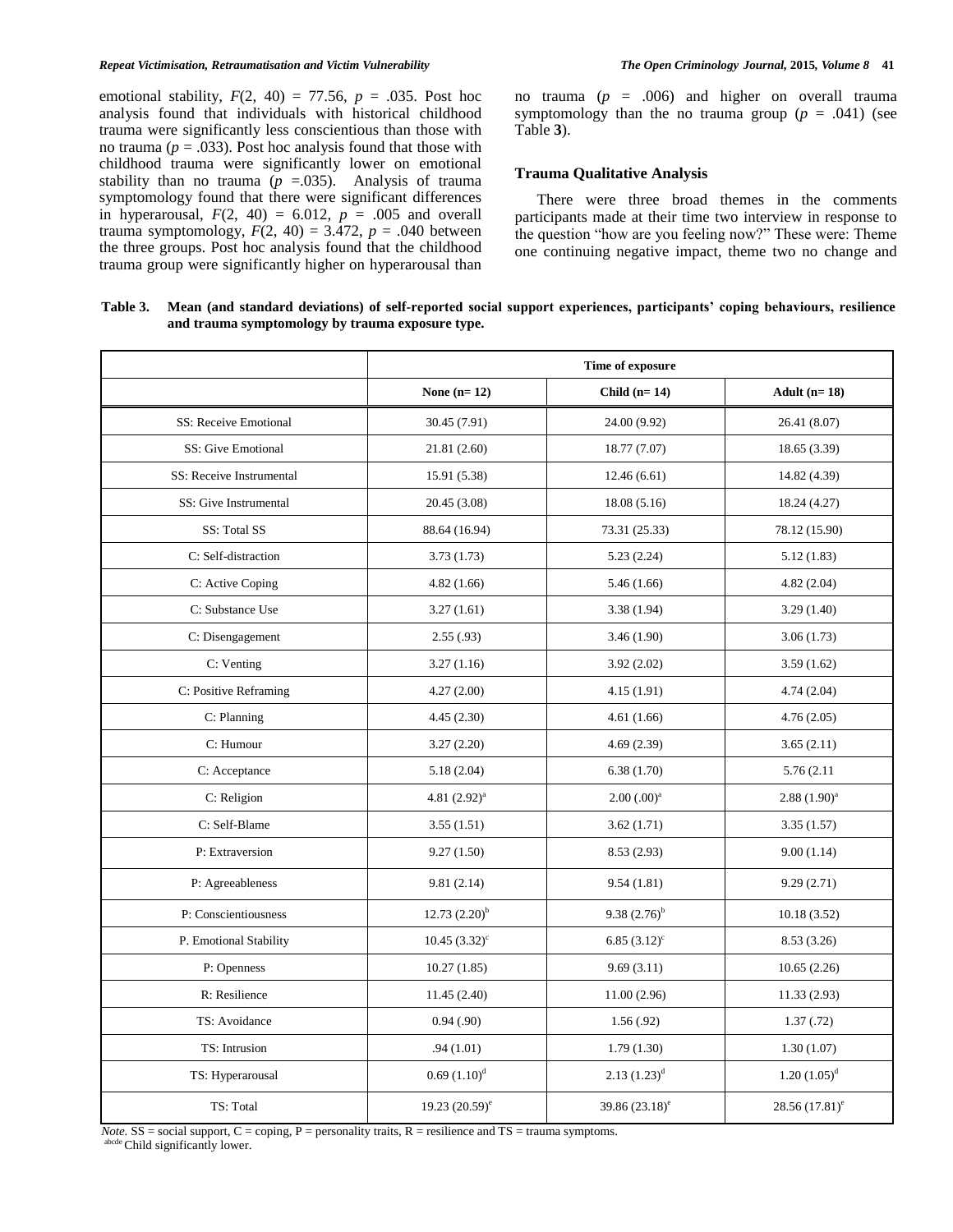| PPT No. | Gender                    | Age | <b>Index victimisation</b>     | <b>Recorded victimisation</b><br>history      | Days since index<br>victimisation and first<br>interview | Days since index<br>victimisation and<br>second interview |
|---------|---------------------------|-----|--------------------------------|-----------------------------------------------|----------------------------------------------------------|-----------------------------------------------------------|
| 23      | F                         | 50  | Assault with Injury            | Burglary, criminal damage                     | 224                                                      | 441                                                       |
| 24      | M                         | 27  | Assault with Injury            | None recorded                                 | 298                                                      | 474                                                       |
| 25      | M                         | 34  | Public fear, alarm or distress | Racial incidents, criminal<br>damage          | 242                                                      | 452                                                       |
| 26      | M                         | 47  | Public fear, alarm or distress | Racial incidents, theft                       | 224                                                      | 454                                                       |
| 32      | F                         | 34  | Harassment (DV)                | Actual bodily harm, theft,<br>criminal damage | 225                                                      | 463                                                       |
| 38      | M                         | 43  | Wounding                       | Wounding, criminal damage                     | 243                                                      | 453                                                       |
| 52      | $\boldsymbol{\mathrm{F}}$ | 35  | Assault without Injury (DV)    | None recorded                                 | 252                                                      | 429                                                       |
| 54      | $\boldsymbol{\mathrm{F}}$ | 54  | Assault with Injury            | <b>Burglary</b>                               | 335                                                      | 538                                                       |
| 55      | M                         | 20  | Robbery of personal property   | None recorded                                 | 316                                                      | 506                                                       |
| 59      | M                         | 55  | Assault with Injury            | Theft, wounding, criminal<br>damage, assault  | 304                                                      | 505                                                       |
| 60      | $\boldsymbol{\mathrm{F}}$ | 32  | Assault without Injury (DV)    | Domestic violence                             | 202                                                      | 403                                                       |
| 65      | $\mathbf F$               | 41  | Domestic violence              | Domestic violence                             | Unknown*                                                 | Unknown*                                                  |
| 69      | M                         | 67  | Assault with Injury            | None recorded                                 | 336                                                      | 511                                                       |
| 71      | M                         | 19  | Harassment (DV)                | None recorded                                 | 232                                                      | 430                                                       |
| 104     | F                         | 36  | Assault without Injury         | None recorded                                 | 361                                                      | 515                                                       |

**Table 4. Participant characteristics, current and prior victimisation history and time since first and second interviews.**

*Note.* \*denotes where information was not recorded on the database.

theme three improvement (see Table **4**).

## **Continuing Negative Impact**

Individuals respond to traumatic events in different ways. It is suggested that a number of coping trajectories exist following a stressor, all of which initially involve some degree of negative emotional and psychological adversity (Carver, 1998). A number of participants reported at phase 2 how their victimisation negatively impacted on their daily functioning. The following participant described how she was plagued with intrusive thoughts and how her perceptions of the world had changed since the event:

*P54: female, victim of assault, earliest trauma in childhood (attack on family member, emotional/psychological mistreatment)*

*I do wake up and that with it [the victimisation] now, I used to for a long time…I had nightmares and waking up, I couldn't settle. I still have the door locked during the day. It does change your opinion of people…I would look for the best in them. I wouldn't do it anymore….It made me very nervous and erm…I suffer from depression anyway so that made it a lot worse and it was it took a long time to sort of…get brave enough even to go out and…you know sort of face it. I knew they [victim services] were there, but you sort of don't think about it at the time because you're in such a* 

*trauma that you're not…functioning really, you're not thinking about that sort of stuff.*

Her comments reflect commonly reported traits of posttraumatic stress, such as intrusive thoughts, avoidance, guardedness and anxiety (American Psychological Association, 2013). For some participants, their victimisation had altered their daily routines in the sense they would avoid environments and situations associated with the prior trauma:

*P38: male, victim of wounding, earliest trauma in childhood (severely attacked, man-made disaster)*

*I don't go into town anymore…I've moved now so I have to get a taxi. But I wouldn't walk, I wouldn't walk home anymore… I wouldn't feel safe in err… Preston town centre like I used to do.*

*P105: male, victim of assault, earliest trauma in childhood (sexual trauma, man-made disaster, witnessed suicide/death/injury of friend/family member, severely attacked)*

*And then that [the assault] happened and it was basically just like "I can't be arsed I don't wanna go out anymore - I don't want something to happen", and when I do go out something usually happens, so it's like - don't go out now.*

*P55: male, victim of robbery, no prior trauma history*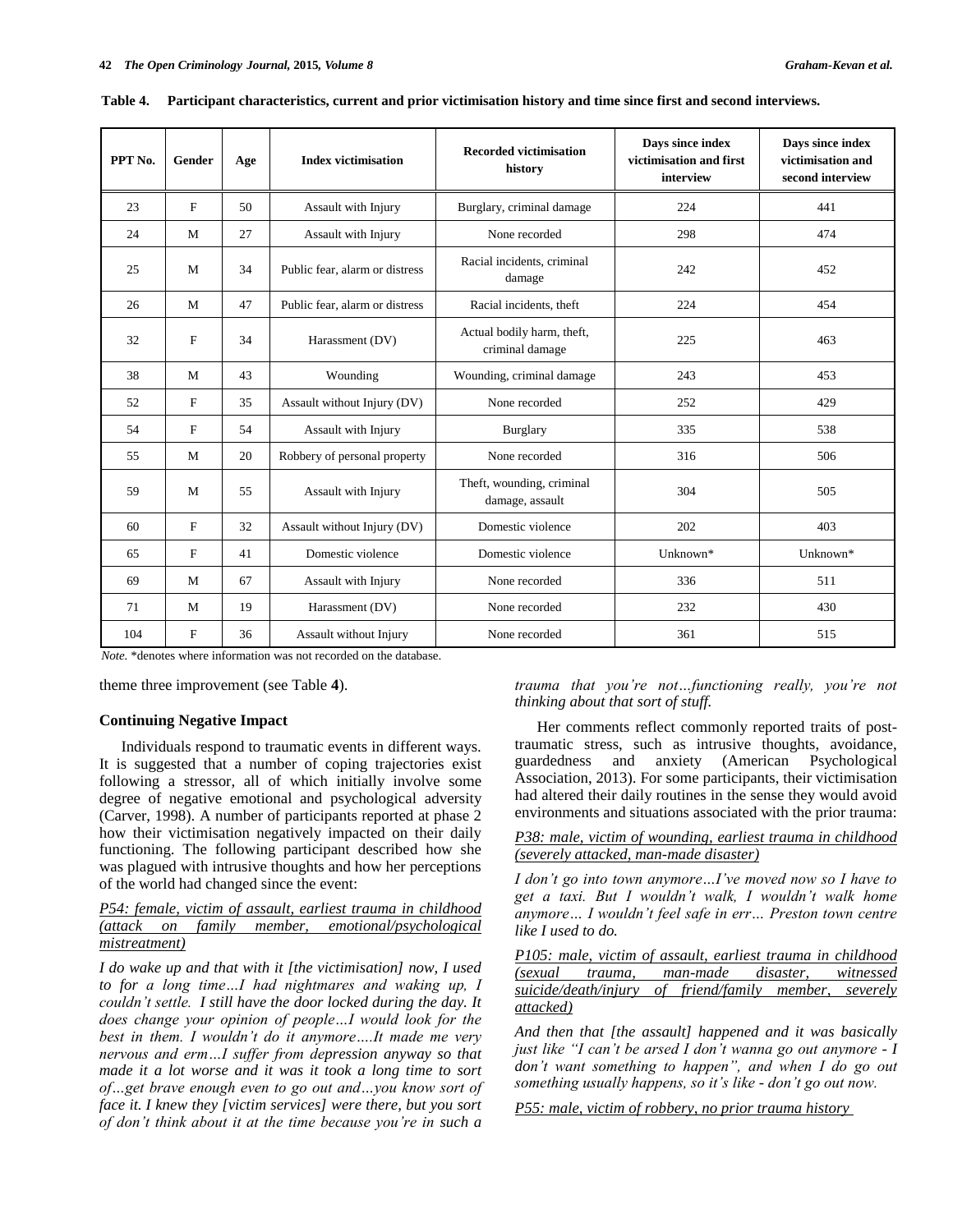*I think it's affected me as…it's stopped me from training after dark and stuff…I have to change all my schedules around it. I'm a lot more cautious now.*

Trauma does not necessarily refer to adversity arising from a particular event or situation. Trauma can be embedded in societal attitudes, behaviours and systems that in turn influence both the stressor and the outcome (Goldsmith, Martin & Smith, 2014). This notion of "systemic trauma" finds that the environment can sustain the effects of trauma; in a criminal justice setting, this may refer to the police and judicial processes that are known to have retraumatising effects on the victim (Campbell, Wasco, Ahrens, Sefl & Barnes, 2001). The following participants' comments illustrate how their experience of the criminal justice system can often sustain the effects of trauma:

# *P65: female, victim of domestic violence, earliest trauma in childhood (accident, man-made disaster, sexual trauma, emotional/psychological mistreatment)*

*It's deeply personal, it's deeply traumatic, you're building yourself up to pour your heart out to somebody, you've got a serious problem or considering you've got a serious problem and you're looking for answers in somebody. Once you get into the system you're revictimised over and over and over again. And it's not what the perpetrator does to you, it's what the system does to you that is the real…erm kind of crushing point into your life.*

# *P26: male, victim of public fear, alarm or distress, earliest trauma in adulthood (accident)*

*When things happen they themselves are stressful because obviously they cause stress and anxiety. But then going through the process – the due process – it extends that stress.*

#### **No Change**

It is suggested that some individuals are initially negatively affected by a stressor, but that over time, return to a state of pre-trauma functioning, known as recovery or resilience (Carver, 1998). This is the most common pathway for trauma survivors (Bonnano, 2005). A number of participants related that they had returned to a psychological state that existed prior to the attack:

# *P32: female, victim of harassment, earliest trauma in childhood (sexual trauma)*

*Initially I was isolated really from the friends and family because they caused a lot of trouble and its took a long time really to repair that.*

*P52: female, victim of domestic violence, earliest trauma in childhood (witnessed suicide/death/injury of friend/family member, severely attacked, emotional/psychological mistreatment)*

*On top of the world...[laughs] compared to last time [first interview]- different, completely different... erm... and that is with help from domestic violence unit that's - that is solely down to them [victim service].*

Interestingly, some participants reported that their victimisation had not affected them in any significant way. There is no extant literature on individuals who are seemingly asymptomatic, although this in itself may be an

avoidance or emotional numbing strategy (Olafson & Boat, 2000).

*P71: male, victim of domestic violence, earliest trauma in childhood (witnessed severe attack on friend/family member)*

*I've always been like this - sort of laid back and everything. I've been more of a realist than anything, realising things are gonna happen then and well look it's happened, get over it sort of thing. So no, [the experience has] not really changed me really.*

# *P25: male, victim of public fear, alarm or distress, no prior trauma history*

*I'd say I'm fairly mentally strong to carry on with life, let's say. Obviously I'm not happy with what's happened, but it's not going to affect my day to day life, let's say. So I don't really need to go to any other services, if that makes sense….. I just feel I can deal with the police and that's the end of the matter effectively. I carry on with my life as normal. I won't let it affect me in any way and I'll carry on doing the things that I do.*

# **Improvement**

Another coping pathway identified by Carver (1998) refers to an increased capacity to deal with further problems. In this manner the victimisation, although certainly traumatising, has allowed the person to achieve a higher state of functioning than that what had existed previously. This fairly recent phenomenon is known as 'post-traumatic growth", which refers to the human ability to positively thrive after adversity (Calhoun & Tedeschi, 2014). However, positive change can co-exist alongside trauma symptoms and practical and psychological difficulties as the individual continues to process the trauma (Shakespeare-Finch & Lurie-Beck, 2014). The following comment characterises both sides of growth following victimisation:

# *P59: male, victim of assault, earliest trauma in childhood (severely attacked, witnessed suicide/death/injury of friend/family member)*

*It has changed for the better because I've moved from there…I can sleep now, I can wake up, jump in the shower…I don't know if it's psychological…in your mind because I know nobody's knocking at my door. Nobody knows where I live, I don't even tell my best friends where I live because I don't…want any problems like that again…I just want to be left…I'm in tired in life now as it is, it were sending me suicidal actually..I don't even think down that road now.*

# **DISCUSSION**

The current study sought to explore the relationship between childhood and adulthood traumatic experiences, violent crime victimisation and revictimisation suffered throughout life. These events were investigated in relation to current psychological and psychosocial functioning. This study extends knowledge that is currently lacking in the literature on the roles of prior traumatic experiences in risk of subsequent victimisation and psychological functioning. It highlights the importance of prior traumatic experiences in the etiology criminal victimisation and psychological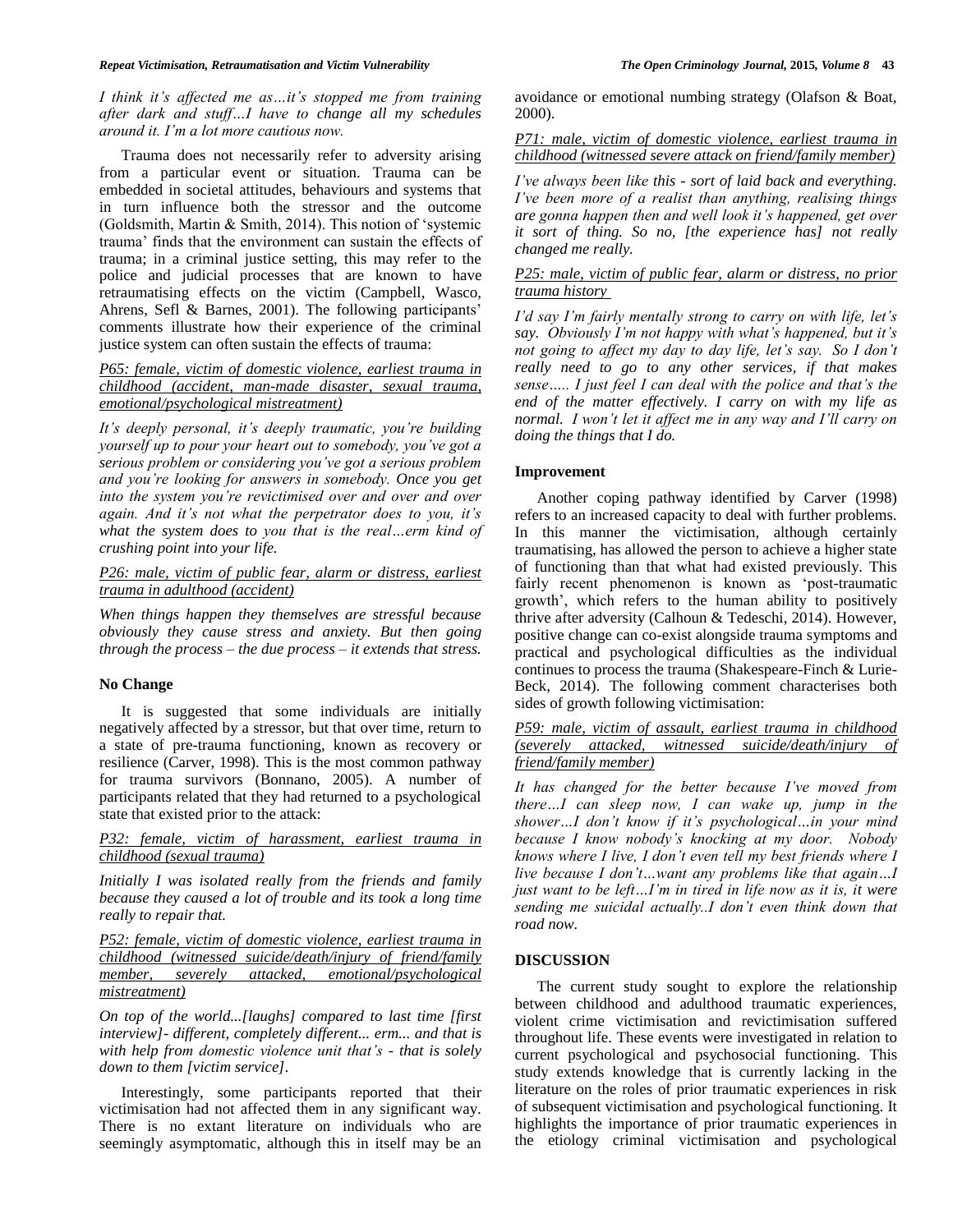wellbeing. In addition, the timing of the first traumatic incident was found to influence psychological functioning which suggests earlier trauma exposure may be an additional risk.

Research has found that women who have experienced multiple episodes of violence are at greater risk of experiencing negative psychosocial outcomes such as PTSD symptoms, poorer adjustment, lifestyle instability, sexual dysfunction, depression, and suicide attempts (Arata, 1999; Banyard, Wiliams & Siegel, 2001; Ellis, Atkeson & Calhoun, 1981; Maker, Kemmelmeier & Peterson, 2001; Miller, Moeller, Kaufman, Divasto, Pathak & Christy, 1978; Miner, Flitter & Robinson, 2006; Nishith, Mechanic & Resick, 2000). There is less research on male victims however. In the current sample, there were few genderdifferences in the types of trauma that men and women were exposed to. Consistent with previous research, men reported more natural disasters and women reported more sexual and psychological trauma (Goldberg & Freyd, 2006). Women did report experiencing more traumas in childhood than men however. Studies have examined the relationship between gender and subsequent victimisation as a traumatic experience with mixed findings. In their meta-analysis, Brewin *et al*. (2000) established weak to modest effects for female gender and development of trauma symptoms. These findings supported earlier research conducted by Kessler, Sonnega, Bromet, Hughes and Nelson (1995), whose general population study found that twice as many females as males develop PTSD (10% vs 5%), even though males reported more traumatic experiences than females (60% vs. 51%). In the current study, there were no gender differences in trauma symptomology, although being male was associated with higher rates of subsequent victimisation. This broadly supports previous research. Lowe *et al*. (under review) found that when all crime types are considered men in their sample were more likely to be repeatedly victimised than women. 40.7% of the sample reported significant levels of current distress above Creamer, Bell and Failla"s (2003) cut-off for PTSD and as this was reported at phase one interviews which were undertaken at least six months post index victimisation, this points to chronic negative impacts. This suggests that many or even most of the sample should be referred for assessment and potential intervention such as trauma-focused cognitive behavioural therapy/exposure therapy or eye movement desensitisation and reprocessing. Even at the second interview (phase two), which occurred at least one year after the index victimisation, the majority of participants were still experiencing significant symptomology.

The sequential trauma experienced and higher trauma symptomology were associated with higher subsequent police recorded victimisations and explained approximately a third of the variance. This suggests the need for police and support agencies to assess prior trauma exposure when assessing risk of revictimisation (Kelly *et al*., 2010). This is consistent with the findings of Kira and colleagues who argue that we should consider a "trauma profile", rather than a single traumatic event in isolation (Kira, Aboumediene, Ashby, Odenat, Mohanesh & Alamia, 2013). This is consistent with research on women that has found women who experienced multiple episodes of violence were at

greater risk of experiencing negative psychosocial outcomes such as PTSD symptoms, poorer adjustment, lifestyle instability, sexual dysfunction, depression, and suicide attempts (Arata, 1999; Banyard *et al*., 2001; Ellis *et al*., 1981; Maker *et al*., 2001; Miller *et al*., 1978; Miner, *et al*., 2006; Nishith *et al*., 2000).

This study found that exposure to one or more traumatic experiences during childhood resulted in higher trauma symptomology and emotional instability than exposure to no trauma prior to the index victimisation. Indeed, those who experienced trauma in childhood exceeded the cut-off score of thirty three (Creamer *et al*., 2003) for full clinical PTSD assessment. This is consistent with models of trauma that predict that it is the interpretation and impact of a trauma that mediates risk rather than mere exposure (Ehlers & Clark, 2000). Trauma during childhood is thought to create neurological and emotional vulnerability to subsequent traumatic events (Blair *et al*., 2006), leaving the victim more psychologically harmed and vulnerable to further trauma than others who have not experienced this (Arata, 2000; Desai, Arias, Thompson & Basile, 2002; Doll, Koenig & Purcell, 2004; Iverson, Kester & Resick, 2011; Widom, Czaja & Dutton, 2008). Indeed, where violent assault follows previous trauma individuals experience *retraumatisation*  where "one's reaction to a traumatic exposure is coloured, intensified, amplified, or shaped by one"s reactions and adaptational styles to previous traumatic experiences" (Danieli, 2010, p. 195). Future research should seek to explore how reactions to preceding trauma (including childhood trauma) have influenced current reactions, rather than exposure alone, as such research would allow the function of current trauma symptomology to be understood in terms of the individual's learning history (Bonow  $\&$ Follette, 2012).

Those who have neurotic personality traits have been found to be more likely to develop trauma symptoms (Breslau, Peterson & Schultz, 2008) and support was found in the current study also, with emotional instability (a core feature of neuroticism) being related to symptoms. This finding is not surprising as the core features of neuroticism include a pervasive sensitivity to negative cues in the environment (McCrae & Costa, 1991; Costa & McCrae, 1992) such as violence threat. In addition, individuals high on neuroticism are predisposed to attend to novel situational cues (Wallace & Newman, 1997, 1998), which they tend to evaluate in terms of their personal relevance, and are particularly sensitive to punishment cues (Pickering & Gray, 2001) such as those that remind them of their previous experience of negative social situations (Bolger & Schilling, 1991; Bolger & Zuckerman, 1995). Finally, individuals high in neuroticism are more prone to evaluate situations as threatening than those lower on this trait (Schneider, 2004). All these features help explain why neuroticism/emotional instability would be a risk factor for trauma symptomology. Interestingly, this also fits with the post-traumatic growth literature; neuroticism is negatively associated with posttraumatic growth (Tedeschi & Calhoun, 2004), so it also follows they may evaluate situations more severely.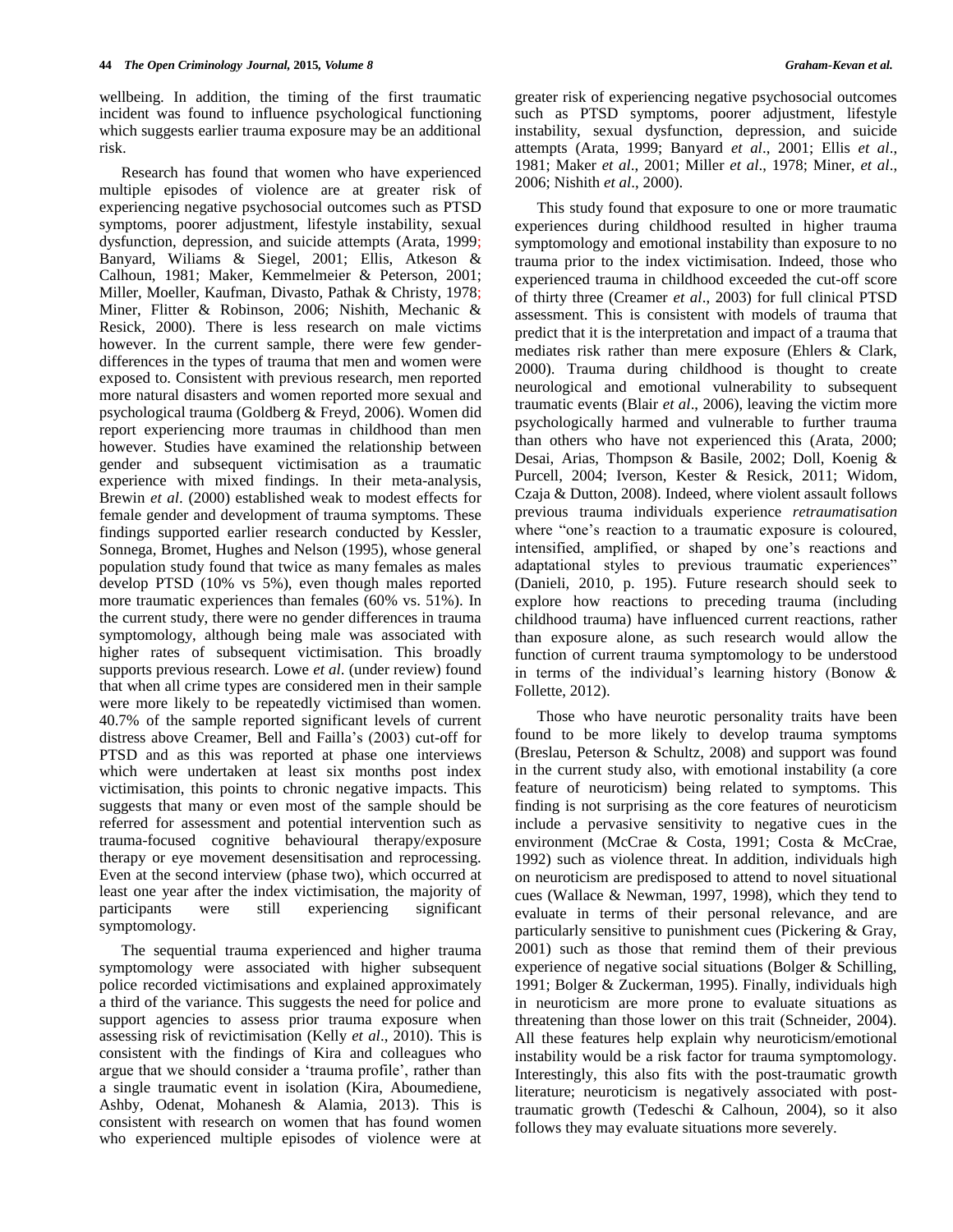#### *Repeat Victimisation, Retraumatisation and Victim Vulnerability The Open Criminology Journal,* **2015***, Volume 8* **45**

Trauma research would suggest that it is development of trauma symptomology that is more predictive of subsequent trauma (Orcutt, Erickson & Wolfe, 2002; Risser, Hetzel-Riggin, Thomsen & McCanne, 2006) and criminal victimisation (Arata, 2000; Messman-Moore & Long., 2000) than exposure alone. The current study supports the latter point as both the range of different traumas experienced and the level of trauma symptomology significantly predicted subsequent criminal victimisation. Of the trauma symptomology, only hyperarousal symptoms were significantly associated with subsequent victimisations which is consistent with research conducted with veterans (Risser *et al*., 2006). Hyperarousal may increase vulnerability to repeat victimisation *via* several different but related pathways (Zayfert, 2012), but a promising line of research suggests that self-reported hyperarousal may not map directly onto physiological responses. McTeague, Laplante, Cuthbert, Shumen and Bradley (2010) found evidence that those exposed to multiple prior traumas may report hyperarousal but may show hypo-physiological responses compared to victims of single traumas. Future research should explore both explicit and implicit arousal in trauma-exposed and healthy individuals.

The main limitation of the current study is the small sample size, which will have resulted in a lack of statistical power and hence increase the risk of a type II error. The findings should therefore be treated with caution until future studies are able to replicate these findings with a larger sample size. Despite the lack of statistical power in this study, the findings do point to the strong effect of prior trauma, trauma symptomology and age of first trauma in understanding repeat victimisation risk. Secondly, this study relied on participant recall of past trauma exposure and so may lack accuracy. Retrospective self-reports of trauma history are likely to under represent exposures where the participant disassociates. As the victims were self-selecting (i.e. they responded to requests and attended interviews) there is potential for bias. If more symptomatic victims agreed to participate in studies, compared with those who are less affected by psychological sequelae, this would result in an overestimation of post-traumatic stress. However, refusal to participate in studies is linked closely to explicit concerns about not wanting to revisit the trauma experience. It is therefore also possible that this study underestimates the prevalence of post-traumatic stress because the most avoidant victims do not participate. Those participants who cope *via* the use of avoidance may also be under-represented in the current sample (particularly at time two interviews) as these individuals are motivated to avoid thinking or discussing the trauma event. Thirdly, dissociation was not assessed. Dissociation can lead individuals into situations of high risk of revictimisation, as they are less likely to detect violations of social contracts and unsafe situations (DePrince, 2005; Hulette *et al*., 2011). Finally, this study did not use clinical assessment of participant functioning but instead relied on self-reported symptoms which may have resulted in under or over reporting of symptoms. The IES is one of the most widely used assessment tools used by clinicians (Elhai, Gray, Kashdan & Franklin, 2005) and

although it is possible to fabricate scores on the IES (McGuire, 2002), the study participants were not offered any incentive to do so. Additionally, subjective assessments using the IES appear to correspond to clinical judgment (Sundin & Horowitz, 2002), and have been used to validate clinician assessment (Diehle, de Roos, Boer & Lindauer, 2013).

## **Recommendations**

The following recommendations for service providers are made based on the findings detailed above.

- Adults who have been victims of violent crime may experience post-traumatic stress symptoms and so should be routinely screened and alerted to common reactions to such victimisation, as well as some guidance on normal *versus* problematic symptom severity and/or duration. Victims of violent crime should be evaluated as soon as possible for past traumatic exposure, and this should include exploration of first exposure timing.
- Trauma symptomology was common in this sample and it is therefore recommended that victims are given a checklist of potential symptoms that are normalised as part of a criminal victimisation. This checklist should be provided both at initial contact and again at regular intervals up to 18 months. Points of contact and help should also be provided at these times.
- If symptoms persist for more than four weeks or are severe, assessment and/or treatment should be arranged. Therefore victim services need to engage with violent crime victims not just initially but also at regular intervals for up to 12 months.
- Trauma-focused interventions should be provided and should be resourced so that they are accessible if and when needed by violent crime victims. Psychological treatments that have been found to be helpful include trauma-focused cognitive behavioural therapy/exposure therapy (group and individual) and eye movement desensitisation and reprocessing. Stress management does not appear to have a strong evidence base and other therapies such as supportive therapy, non-directive counselling, psychodynamic therapy and hypnotherapy may actually be harmful and so should be avoided (Bisson, Roberts, Andrew, Cooper & Lewis, 2013).

#### *Recommendations for Law Enforcement*

- Those with a history of previous victimisation are at elevated risk of repeat victimisation and should therefore be considered high risk victims, regardless of crime type.
- Current practice of evaluating female domestic violence risk needs to be adapted to include assessment of all violent crime victims' risk.
- Trauma symptomology may interfere with a victim"s ability to engage with the criminal justice system. For example, hyperarousal may make the victim appear to be an unsympathetic witness, intrusive thoughts may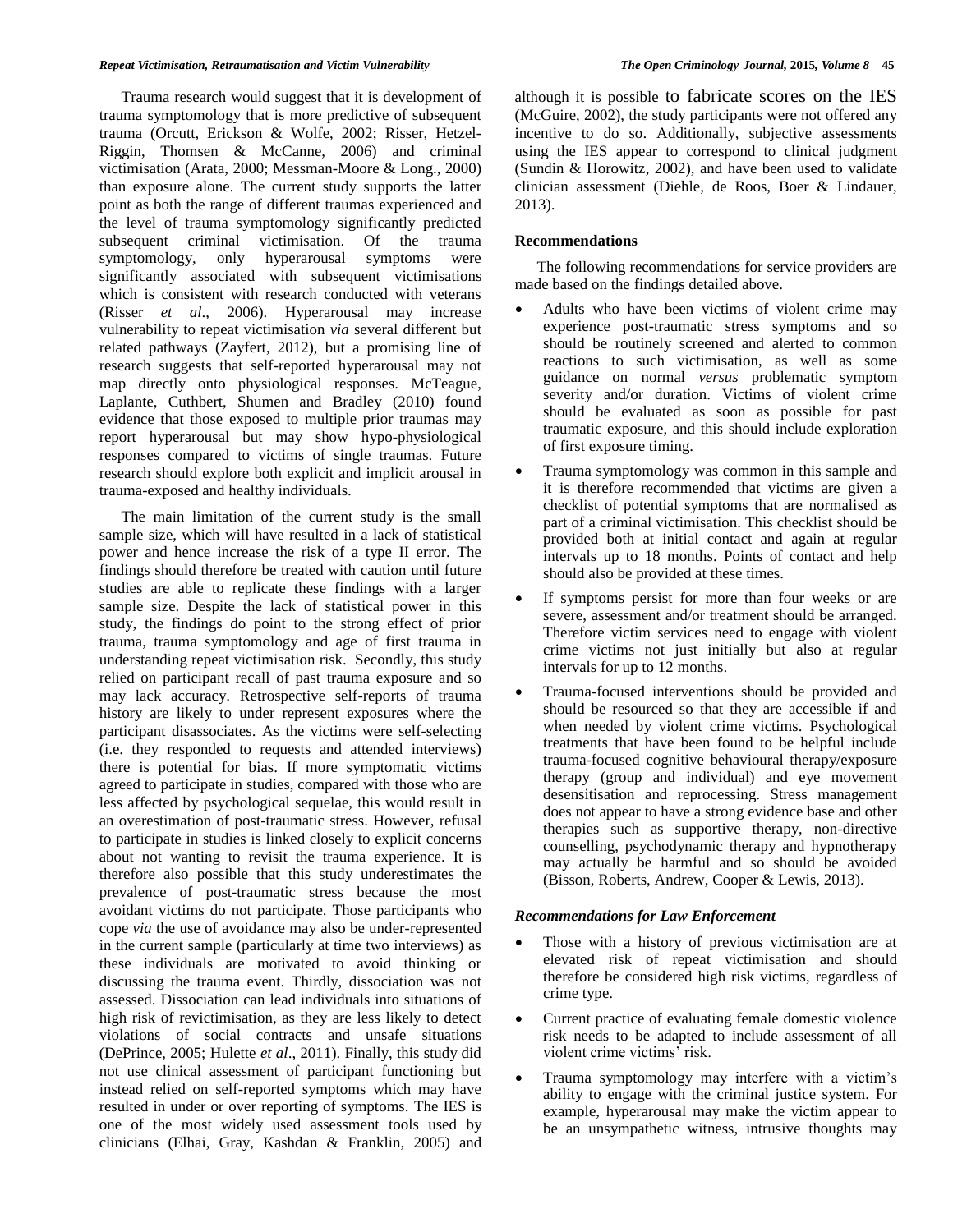lead to the victim being overwhelmed by the simplest of tasks; avoidance may result in the victim failing to recall important aspects of the event or coping by complete disengagement. The latter is particularly worth noting given that some people may present as asymptomatic, so professionals might interpret this as the victim not being affected by the trauma. Therefore, management and symptom alleviation should be a criminal justice priority.

#### **CONFLICT OF INTEREST**

The authors confirm that this article content has no conflict of interest.

#### **ACKNOWLEDGEMENTS**

This work was supported by the European Union under Grant JUST/2011/JPEN/AG/2925. The authors would like to thank Lancashire Constabulary and Victim Support (Preston) for their continued support of this work.

#### **REFERENCES**

- Aldao, A., Nolen-Hoeksema, S., & Schweizer, S. (2010). Emotion regulation strategies and psychopathology: A meta analysis. *Clinical Psychology Review, 30*, 217-237.
- American Psychiatric Association (2013). *Diagnostic and Statistical*  Manual of Mental Disorders (5<sup>th</sup> ed.) Washington, DC: American Psychiatric Association.
- Arata, C. M. (1999). Coping with rape: The roles of prior sexual abuse and attributions of blame. *Journal of Interpersonal Violence, 14*(1), 62- 78.
- Arata, C. M. (2000). From child victim to adult victim: A model for predicting sexual revictimisation. *Child Maltreatment, 5*(1), 28-38.
- Banyard, V. L., Williams, L. M. & Siegel, J. A. (2001). The long-term mental health consequences of child sexual abuse: An exploratory study of the impact of multiple traumas in a sample of women. *Journal of Traumatic Stress*, *14*(4), 697-715.
- Batten, S. V., Follette, V. M., & Aban, I. B. (2002). Experiential avoidance and high-risk sexual behavior in survivors of child sexual abuse. *Journal of Child Sexual Abuse*, *10*(2), 101-120.
- Bisson, J. I., Roberts, N. P., Andrew, M., Cooper, R. & Lewis, C. (2013). Psychological therapies for chronic post-traumatic stress disorder (PTSD) in adults. *The Cochrane Library, 12,* 1-141.
- Bolger, N. & Schilling, E. A. (1991). Personality and problems of everyday life: The role of neuroticism in exposure and reactivity to daily stressors. *Journal of Personality, 59*, 356-386.
- Bolger, N. & Zuckerman, A. (1995). A framework for studying personality in the stress process. *Journal of Personality and Social Psychology, 69*, 890-902.
- Bonnano, G. A. (2005). Resilience in the face of potential trauma. *Current Directions in Psychological Science*, *14*(3), 135-138.
- Bonow, J. T. & Follette, C. (2012). A functional analytic conceptualization of retraumatization: Implications for clinical assessment. In M. P. Duckworth & V. M. Follette (Eds.), *Retraumatisation: Assessment, Treatment and Prevention* (pp. 129-162). New York: Routledge.
- Bradley, S. J. (2000). *Affect Regulation and the Development of Psychopathology*. New York: Guilford.
- Braun, V. & Clarke, V. (2006). Using thematic analysis in psychology. *Qualitative Research in Psychology, 3*(2), 77-101.
- Breslau N., Peterson, E. L., & Shultz, L. R. (2008). A second look at prior trauma and the post-traumatic stress disorder effects of subsequent trauma. *Archives of General Psychiatry, 65,* 431-437.
- Brewin, C. R., Andrews, B. & Valentine, J. D. (2000). Meta-analysis of risk factors for post-traumatic disorder in trauma exposed adults. *Journal of Consulting and Clinical Psychology, 68*(5), 748-766.
- Cabrera, O. A., Hoge, C. W., Bliese, P. D., Castro, C. A., & Messer, S. C. (2007). Childhood adversity and combat as predictors of depression and post-traumatic stress in deployed troops. *American Journal of Preventative Medicine, 33*(2), 77-82.
- Calhoun, L. G. & Tedeschi, R. G. (2014). *Handbook of post-traumatic growth: Research and practice* (2nd ed.). New York, NY: Psychology Press.
- Campbell, R., Wasco, S. M., Ahrens, C. E., Sefl, T. & Barnes, H. E. (2001). Preventing the "second rape": Rape survivors' experiences with community service providers. *Journal of Interpersonal Violence*, *16*(12), 1239-1259.
- Carver, C. S. (1998). Resilience and thriving: Issues, models and linkages. *Journal of Social Issues, 54*(2), 245-266.
- Carver, C. S. (1997). You want to measure coping but your protocol"s too long: Consider the Brief COPE. *International Journal of Behavioural Medicine, 4*(1), 92-100.
- Creamer, M., Bell, R. & Failla, S. (2003). Psychometric properties of the Impact of Event Scale-Revised. *Behaviour Research and Therapy, 41,* 1489-1496.
- Cohen, L. E., & Felson, M. (1979). Social change and crime rates: A routine activities approach. *American Sociological Review, 44*, 588-608.
- Costa, P. T. & McCrae, R. R. (1992). *The Revised NEO Personality Inventory (NEO PI-R) Professional Manual*. Odessa, FL: Psychological Assessment Resources.
- Danieli, Y. (2010). Fundamentals of working with (re)traumatised populations. In G. H. Brenner, D. H. Bush & J. Moses (Eds.), *Creating Spiritual and Psychological Resilience: Integrating Care in Disaster Relief Work.* (pp. 195-210). New York: Routledge/Taylor & Francis.
- Davidson, G., Devaney, J., & Spratt, T. (2010). The impact of adversity in childhood on outcomes in adulthood. *Journal of Social Work, 10*(4), 369-390.
- Davis, R. C., Maxwell, C. D. & Taylor, B. (2006). Preventing repeat incidents of family violence: *Analysis of data from three field experiments. Journal of Experimental Criminology, 2*(2), 183-210.
- DePrince, A. P. (2005). Social cognition and revictimisation risk. *Journal of Trauma & Dissociation, 6*(1), 125-141.
- Desai, S., Arias, I., Thompson, M. P., & Basile, K. C. (2002). Childhood victimisation and subsequent adult revictimisation assessed in a nationally representative sample of women and men. *Violence and Victims*, *17*(6), 639-653.
- Diehle, J., de Roos, C., Boer, F., & Lindauer, R. L. (2013). A cross-cultural validation of the Clinician Administered PTSD Scale for Children and Adolescents in a Dutch population. *European Journal of Psychotraumatology, 4,* 896.
- Doll, L. S., Koenig, L. J. & Purcell, D.W. (2004). Child sexual abuse and adult sexual risk: Where are we now? In L.S. Doll, S.O. O'Leary, L.J. Koenig & W. Pequegnat (Eds.), *From Child Sexual Abuse to Adult Sexual Risk.* (pp. 3-10). Washington, DC: American Psychological Association.
- Dumais, A., De Benedictis, L. D., Joyal, C., Allaire, J. F., Lessage, A. & Côte, G. (2013). Profiles and mental health correlates of alcohol and illicit drug use in the Canadian population: An exploration of the J-curve hypothesis. *Canadian Journal of Psychiatry, 58*(6), 344-352.
- Dutton, D. G. (2002). The neurobiology of abandonment homicide. *Aggression and Violent Behavior*, 7, 407-421.
- Dutton, D. G., Green, B. L., Kaltman, S. I., Roesch, D. M., Zeffiro, T. A. & Krause, E. D. (2006). Intimate partner violence, PTSD, and adverse health outcomes. *Journal of Interpersonal Violence, 21*(7), 955- 968.
- Dyb, G., Jensen, T. K., Nygaard, E., Ekeberg, O., Diseth, T. H., Wentzel-Larsen, T. & Thoresen, S. (2014). Post-traumatic stress reactions in survivors of the 2011 massacre on Utøya Island, Norway. *British Journal of Psychiatry, 204,* 361-367.
- Ehlers, A. & Clark, D. M. (2000). A cognitive model of post-traumatic stress disorder. *Behaviour, Research and Therapy, 38*(4), 319-345.
- Elhai, J. D., Gray, M. J., Kashdan, T. B., & Franklin, C. L. (2005). Which Instruments Are Most Commonly Used to Assess Traumatic Event Exposure and Posttraumatic Effects?: A Survey of Traumatic Stress Professionals. *Journal of Traumatic Stress, 18*(5), 541-545. doi:10.1002/jts.20062
- Ellis, E. M., Atkeson, B. M. & Calhoun, K. S. (1981). An assessment of the long-term reaction to rape. *Journal of Abnormal Psychology, 90,*  263-266.
- Evans, S. E., Steel, A. L., Watkins, L. & DiLillo, D. (2014). Childhood exposure to family violence and adult trauma symptoms: The importance of social support from a spouse. *Psychological Trauma: Theory, Research, Practice and Policy*, *6(5),* 527-536.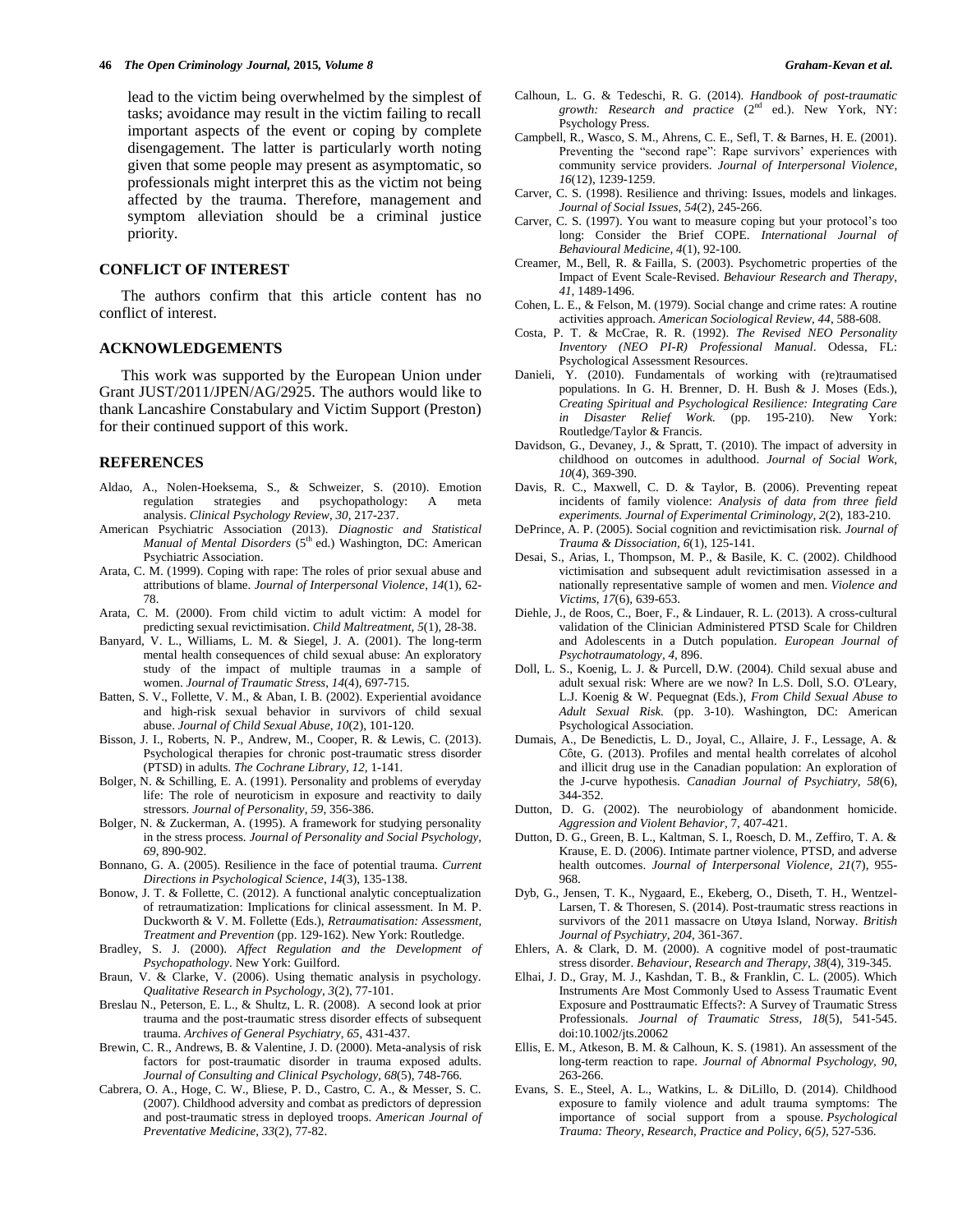- Faergemann, C., Lauritsen, J., Brink, O., & Mortensen, P. B. (2010). Do repeat victims of interpersonal violence have different demographic and socioeconomic characters from non-repeat victims of interpersonal violence and the general population? A populationbased case-control study. *[Scandinavian Journal of Public](http://findresearcher.sdu.dk:8080/portal/en/journals/scandinavian-journal-of-public-health(7973e698-bfa7-4b98-8a9b-4d6608064524).html)  [Health](http://findresearcher.sdu.dk:8080/portal/en/journals/scandinavian-journal-of-public-health(7973e698-bfa7-4b98-8a9b-4d6608064524).html)*, *38*(5), 524-32.
- Farrell, G. (2005) Progress and Prospects in the Prevention of Repeat Victimisation. In: Tilley, N. (ed.) *Handbook of Crime Prevention and Community Safety*. Cullompton: Willan.
- Farrell, G., & Pease, K. (1993). *Once bitten, twice bitten: Repeat victimisation and its implications for crime prevention.* Police Research Group, Crime Prevention Unit Paper 46. London; Home Office Police Department.
- Farrell, G., Tseloni, A., & Pease, K. (2005). Repeat victimisation in the ICVS and NCVS. *Crime Prevention and Community Safety, 7*(3), 7-18.
- Finklehor, D., Turner, H., Hamby, S., & Ormrod, R. (2011). Polyvictimisation: Children's exposure to multiple types of violence, crime and abuse. *Free Inquiry in Creative Sociology, 39*(2), 24-34.
- Follette, V. M., Polusny, M. A., Bechtle, A. E. & Naugle, A. E. (1996). Cumulative trauma: The impact of child abuse, sexual abuse, adult sexual assault and spouse abuse. *Journal of Traumatic Stress, 9*(1), 25-35.
- Fortier, M. A., DiLillo, D., Messman‐Moore, T. L., Peugh, J., DeNardi, K. A., & Gaffey, K. J. (2009). Severity of child sexual abuse and revictimisation: The mediating role of coping and trauma symptoms. *Psychology of Women Quarterly*, *33*(3), 308-320.
- Goldberg, L. R. & Freyd, J. J. (2006). Self-reports of potentially traumatic experiences in an adult community sample: Gender differences and test-retest stabilities of the items in a Brief Betrayal-Trauma Survey. *Journal of Trauma & Dissociation, 7*(3), 39-63.
- Goldsmith, R. E., Martin, C. G. & Smith, C. P. (2014). Systemic trauma. *Journal of Trauma & Dissociation, 15*(2), 117-132.
- Gosling, S. D., Rentfrow, P. J. & Swann Jr., W. B. (2003). A very brief measure of the Big-Five personality domains. *Journal of Research in Personality, 37*(6), 507-528.
- Green*,* D. L. & Pomeroy*,* E. C. (2007). Crime victims: What is the role of social support? *Journal of Aggression, Maltreatment and Trauma, 15*(2), 97-113.
- Halligan, S. L., Michael, T., Clark, D. M. & Ehlers, A. (2003). Posttraumatic stress disorder following assault: The role of cognitive processing, trauma memory and appraisals. *Journal of Consulting and Clinical Psychology, 71*(3), 419-431.
- Hassel, A., Nordfjærn, T., & Hagen, N. (2013). Psychological and interpersonal distress among patients with substance use disorders: Are these factors associated with continued drug use and do they change during treatment? *Journal of Substance Use, 18*(5), 363- 376.
- Hulette, A. C., Kaehler, L. A., & Freyd, J. J. (2011). Intergenerational associations between trauma and dissociation. *Journal of Family Violence, 26*(3), 217-225.
- Iverson, K. M., Lester, K. M., & Resick, P. A. (2011). Psychosocial treatments. In D. M. Benedek & G. H. Wynn (Eds)., *Clinical Manual for Management of PTSD* (pp. 157-203). Arlington, VA: American Psychiatric Publishing.
- John, O. P., & Gross, J. J. (2004). Healthy and unhealthy emotion regulation: Personality processes, individual differences, and lifespan development. *Journal of Personality, 72,* 1301-1334.
- Kelly, V. G., Merrill, G. S., Shumway, M., Alvidrez, J., & Boccellari, A. (2010). Outreach, engagement, and practical assistance: Essential aspects of PTSD care for urban victims of violent crime. *Trauma, Violence, & Abuse, 11,* 144 -156.
- Kessler, R. C., Berglund, P., Demler, O., Merikangas, Jin, R., & Walters, K. R. (2005). Lifetime prevalence and age-of-onset distributions of DSM-IV disorders in the National Comorbidity Survey replication. *Archives of General Psychiatry, 62*(6), 593-602.
- Kessler, R. C., Sonnega, A., Bromet, E., Hughes, M., & Nelson, C. B*.*  (1995). Post-traumatic stress disorder in the National Co-morbidity Survey. *Archives of General Psychiatry, 52*(12), 1048-1060.
- Kira, I., A., Aboumediene, S., Ashby, J. S., Odenat, L., Mohanesh, J., & Alamia, H. (2013). The dynamics of post-traumatic growth across different trauma types in a Palestinian sample. *Journal of Loss & Trauma, 18*(2), 120-139.
- Layne, C. M., Warren, J. S., Saltzman, W. R., Fulton, J., Steinberg, A. M., & Pynoos, R. S. (2006). Contextual influences on post-traumatic

adjustment: Retraumatization and the roles of distressing reminders, secondary adversities, and revictimisation. In L. A. Schein, H. I. Spitz, G. M. Burlingame & P. R. Muskin (Eds.), *Group Approaches for the Psychological Effects of Terrorist Disasters* (pp. 235-286). New York, NY: Haworth.

- Lowe, M., Willan, V. J., Graham-Kevan, N., Brooks, M., Karwacka, M., Irving, M., Khan, R., Stokes, R., Robinson, P., & Bryce, J. (under review). Investigating repeated victimisation in a UK police sample of adult victims of violent crime. *Policing & Society.*
- Maker, A. H., Kemmelmeier, M., & Peterson, C. (2001). Child sexual abuse, peer sexual abuse, and sexual assault in adulthood: A multirisk model of revictimisation. *Journal of Traumatic Stress*, *14*(2), 351-368.
- McTeague L. M., Lang, P. J., Laplante, M. C., Cuthbert, B. N., Shumen, J. R., & Bradley, M. M. (2010). Aversive imagery in PTSD: Trauma recurrence, comorbidity, and physiological reactivity. *Biological Psychiatry, 67*, 346-356.
- Meloy, J. R. (1992). *Violent attachments*. New Jersey: Aronson.
- Messman-Moore, T. L., & Long, P. J. (2000). Child sexual abuse and revictimisation in the form of ASA, adult physical abuse, and adult psychological maltreatment. *Journal of Interpersonal Violence, 15*, 489-502.
- Mezey, G., Bacchus, L., Bewley, S. & White, S. (2005). Domestic violence, lifetime trauma and psychological health of childbearing women. *BJOG, 112*(2), 197-204.
- McCrae, R. R., & Costa, P. T. (1991). Adding liebe und arbeit: The full five-factor model and well-being. *Personality and Social Psychology Bulletin, 17*(2), 227-232.
- McGuire, B. E. (2002). Malingered post-traumatic stress symptoms on the Impact of Event Scale. *Legal And Criminological Psychology, 7*(2), 165-171. doi:10.1348/135532502760274774
- Miller, J., Moeller, D., Kaufman, A., Divasto, P., Pathak, D., & Christy, J. (1978). Recidivism among sex assault victims. *American Journal of Psychiatry, 135,* 1103-1104.
- Miner, M. H., Flitter, J. M. K., & Robinson, B. E. (2006). Association of sexual revictimisation with sexuality and psychological function. *Journal of Interpersonal Violence*. *21*, 503-524.
- Nishith, P., Mechanic, M. B., & Resick, P. A. (2000). Prior interpersonal trauma: The contribution to current PTSD symptoms in female rape victims. *Journal of Abnormal Psychology, 109*(1), 20-25.
- Orcutt, H. K., Erickson, D. J., & Wolfe, J. (2002). A prospective analysis of trauma exposure: The mediating role of PTSD symptomatology. *Journal of Traumatic Stress, 15*(3), 259-266.
- Olafson, E., & Boat, B. W. (2000). Long-term management of the sexually abused child: Considerations and challenges. In R. M. Reece (Ed.), *Treatment of Child Abuse: Common Ground for Mental Health, Medical, and Legal Practitioners* (pp. 14-35). Baltimore, MD: Johns Hopkins University Press.
- Outlaw, M., Ruback, B., & Britt, C. (2002). Repeat and multiple victimisations: The role of individual and contextual factors. *Violence and Victims, 17*, 187-204.
- Pease, K. (1998). *Repeat Victimisation: Taking Stock, Police Research Series, Paper 90*. London: Home Office.
- Perkins, S., & Graham-Bermann, S. (2012). Violence exposure and the development of school-related functioning: Mental health, neurocognition and learning. *Aggression and Violent Behavior*, *17*(1), 89-98.
- Pickering, A. D., & Gray, J.A. (2001). Dopamine, appetitive reinforcement, and the neuropsychology of human learning: An individual differences approach. In A. Eliasz & A. Angleitner (Eds.), *Advances in Individual Differences Research* (pp. 113-149). Lengerich, Germany: PABST Science Publishers.
- Risser, H. J., Hetzel-Riggin, M. D., Thomsen, C. J., & McCanne, T. R. (2006). PTSD as a mediator of sexual revictimisation: The role of re-experiencing, avoidance and arousal symptoms. *Journal of Traumatic Stress, 19*(5), 687-698.
- Roberton, T., Daffern, M., & Bucks, R. S. (2012). Emotion regulation and aggression. *Aggression and Violent Behavior, 17*(1), 72-82.
- Sansone, R. A., Leung, J. S., & Wiederman, J. W. (2012). Five forms of childhood trauma: Relationships with employment in adulthood. *Child Abuse & Neglect, 36,* 676-679.
- Schneider, T. R. (2004). The role of neuroticism on psychological and physiological stress responses. *Journal of Experimental Social Psychology, 40*, 795-804.
- Shakespeare-Finch, J., & Obst, P. L. (2011). The development of the 2-Way Social Support Scale: A measure of giving and receiving emotional